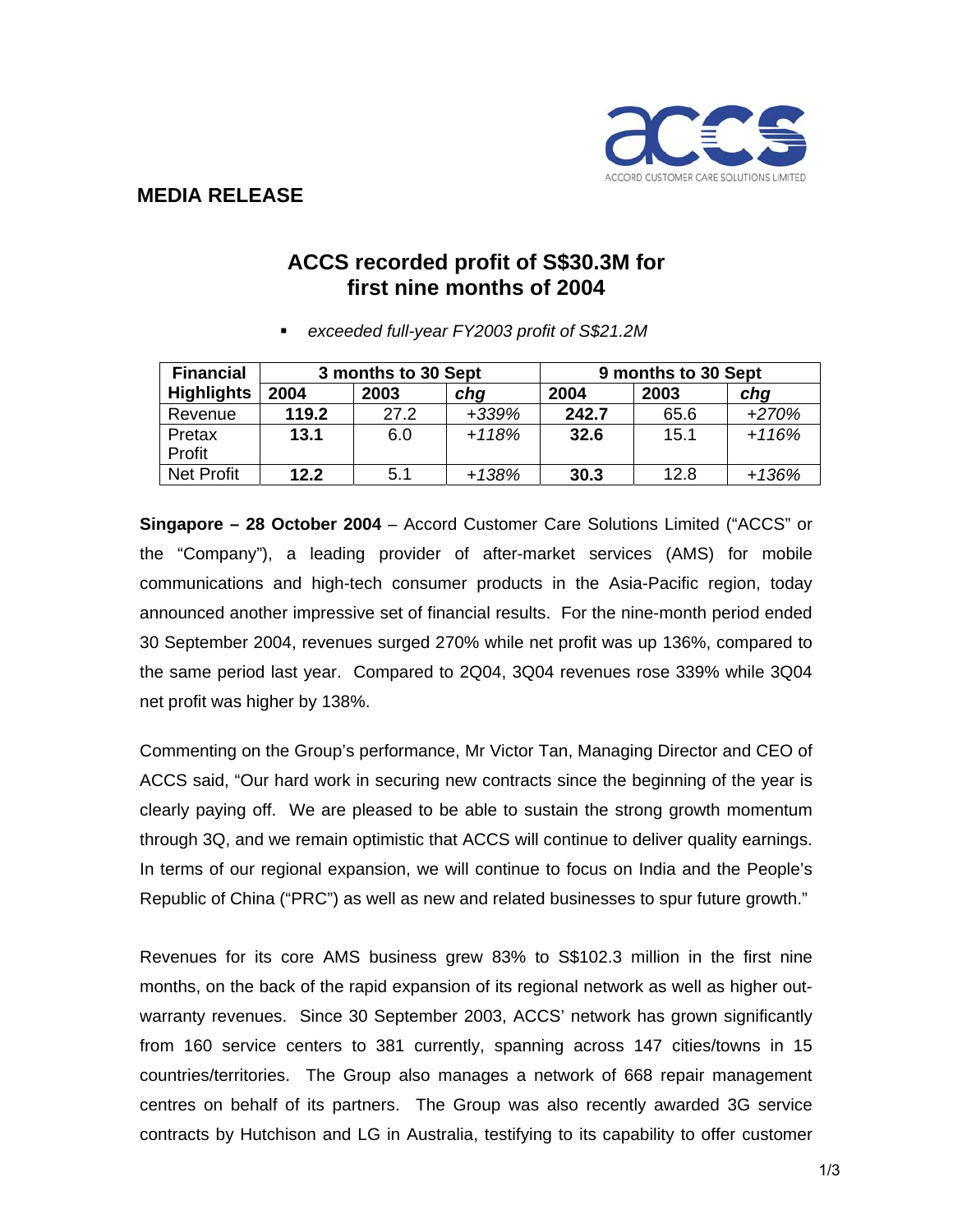care for emerging technologies, where higher system complexity also demands that the service partner invests in the latest diagnostics, testing and repair equipment.

The distribution management solutions (DMS) business chalked up impressive growth; revenues in the first nine months soared from S\$9.7 million in 2003 to S\$145.1 million in 2004 while pretax profits surged 796% to S\$8.4 million. The stellar performance was due to several logistics and distribution management contracts secured since the beginning of 2004 as well as contributions from the distribution and retail businesses acquired in 2Q04. The DMS business now accounts for 58.6% of the Group's revenues, up from 14.8% in the previous corresponding period.

### *Listing of DMS on Track*

"We have successfully integrated the newly acquired companies with the rest of the DMS operations, and are pleased to announce that DMSPL has submitted a listing application to the Singapore Exchange Securities Trading Limited earlier this month. The proposed spinning-off of DMS has demonstrated our ability to identify, add value to and nurture new business. We will continue to seek out new and promising related businesses to broaden our earnings base and secure future growth," added Mr Tan. The DMS group of companies, which is engaged in the distribution and retail of mobile communication devices as well as the provision of logistics management services, operates a network of 49 retail outlets across Singapore as at 30 September 2004. The DMS group also distributes to over 100 retail outlets, including its 49 retail outlets. The Group also provides fulfillment and management services in respect of six retail outlets in Thailand.

#### **India and PRC to Lead Next Growth Phase**

ACCS has identified India and PRC as the key drivers for growth in its core AMS business.

"ACCS is fast becoming a leading independent AMS provider in India with the largest footprint, having already set-up a nationwide network for Motorola earlier this year. In 3Q04, we commenced the roll-out of Nokia centres in India. We expect to complete the rollout of the Nokia nationwide network in 4Q. In FY2005, we expect India to contribute some S\$40 million to Group revenues. Given our track record and network reach, we believe ACCS is the partner of choice for other global manufacturers who are looking to enlarge their presence in India," Mr. Tan said. Lower import tariffs as well as continued